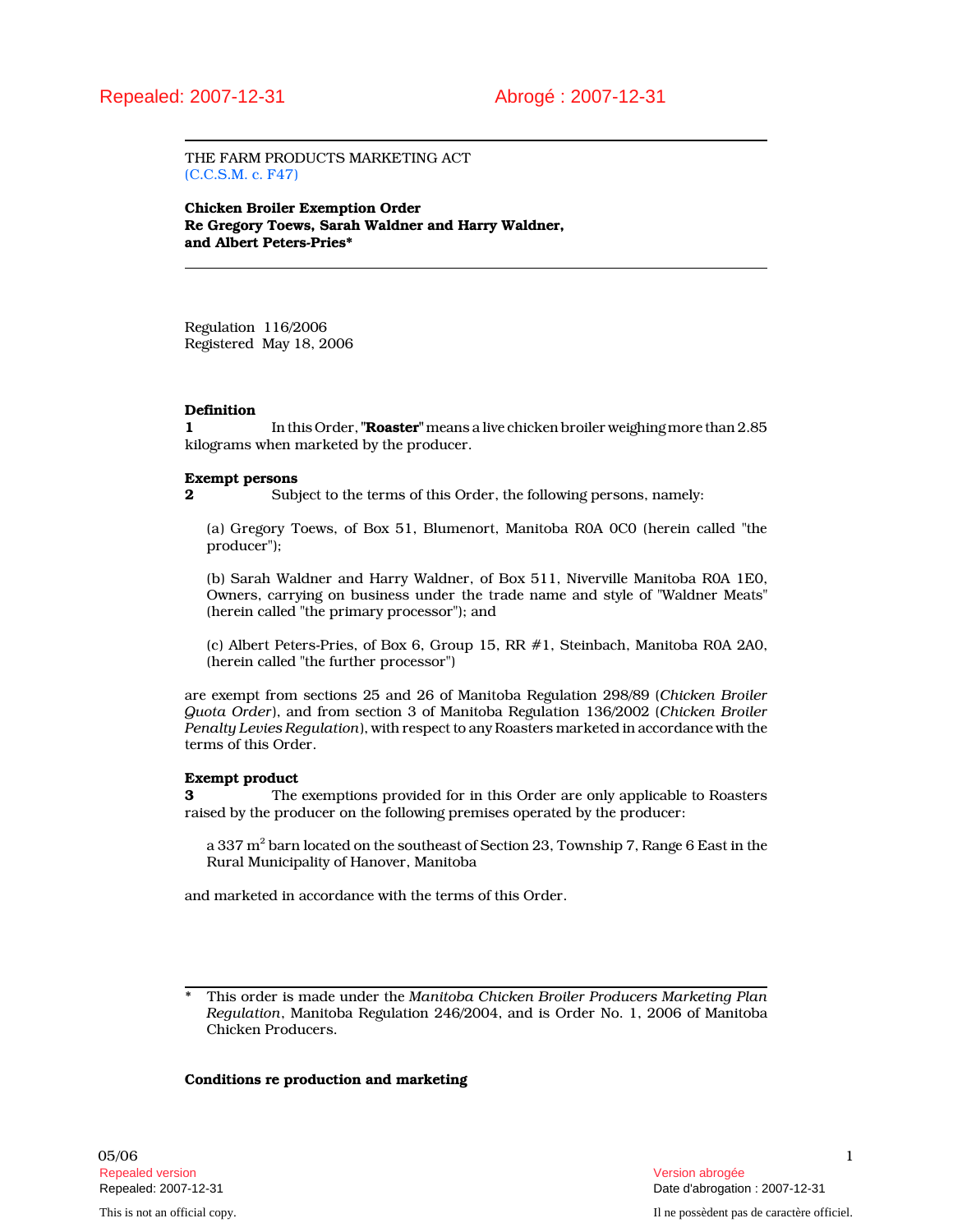#### FARM PRODUCTS MARKETING FARM FAT THE STATE STATE STATE STATE STATE STATE STATE STATE STATE STATE STATE STATE STATE STATE STATE STATE STATE STATE STATE STATE STATE STATE STATE STATE STATE STATE STATE STATE STATE STATE STATE

(a) that the producer will not raise or keep more than 3,200 chicken broilers at any point in time;

(b) that each load of Roasters delivered by the producer have an average live weight of 3.44 kilograms;

(c) that the combined marketing of Roasters by the producer to the primary processor and the further processor in any calendar year do not exceed in aggregate 12,000 Roasters weighing in aggregate not less than 41,280 kilograms live weight unless prior written permission from the Board is granted to market additional Roasters;

(d) that all such Roasters are delivered by the producer to the primary processor at the primary processor's plant located on NW 31-7-4-E in the Town of Niverville, Manitoba;

(e) that all such Roasters are killed and eviscerated by the primary processor at the primary processor's plant located on NW 31-7-4-E in the Town of Niverville, Manitoba, immediately upon receipt from the producer;

(f) that all Roasters acquired by the primary processor are delivered to the further processor in the Town of Steinbach, Manitoba, by the primary processor as agent for the producer;

(g) that all such Roasters are processed in accordance with the terms of this Order.

#### Conditions re processing

5 This Order is subject to the following additional conditions:

(a) that the primary processor processes all Roasters delivered to the primary processor by the producer and ensures that all such Roasters are immediately slaughtered and health inspected;

(b) that the further processor market all Roasters acquired by the further processor as having been slaughtered and health inspected.

#### Conditions re compliance

4<br>
2 10 This Orient is subject to the biforeties conditions.<br>
26/06 4 This Product will not also to the following conditions:<br>
26/06 the following conditions:<br>
26/06 4 This orient is more as the following conditions:<br>
26/ 6 This Order is subject to the condition that the producer, the primary processor, and the further processor each comply with Manitoba Regulation 54/2005 (Chicken Broiler Information Order), Manitoba Regulation 195/2004 (Chicken Broiler Administration Fee Regulation), and all price orders of the Board with respect to the marketing of all chicken broilers by the producer to such processor.

### Cancellation

7 If the producer, the primary processor, or the further processor fails to comply with any order, regulation, or written directive of the Board, or any condition of this Order, the exemption provided in section 2 hereof shall, upon motion of the Board to such effect, terminate.